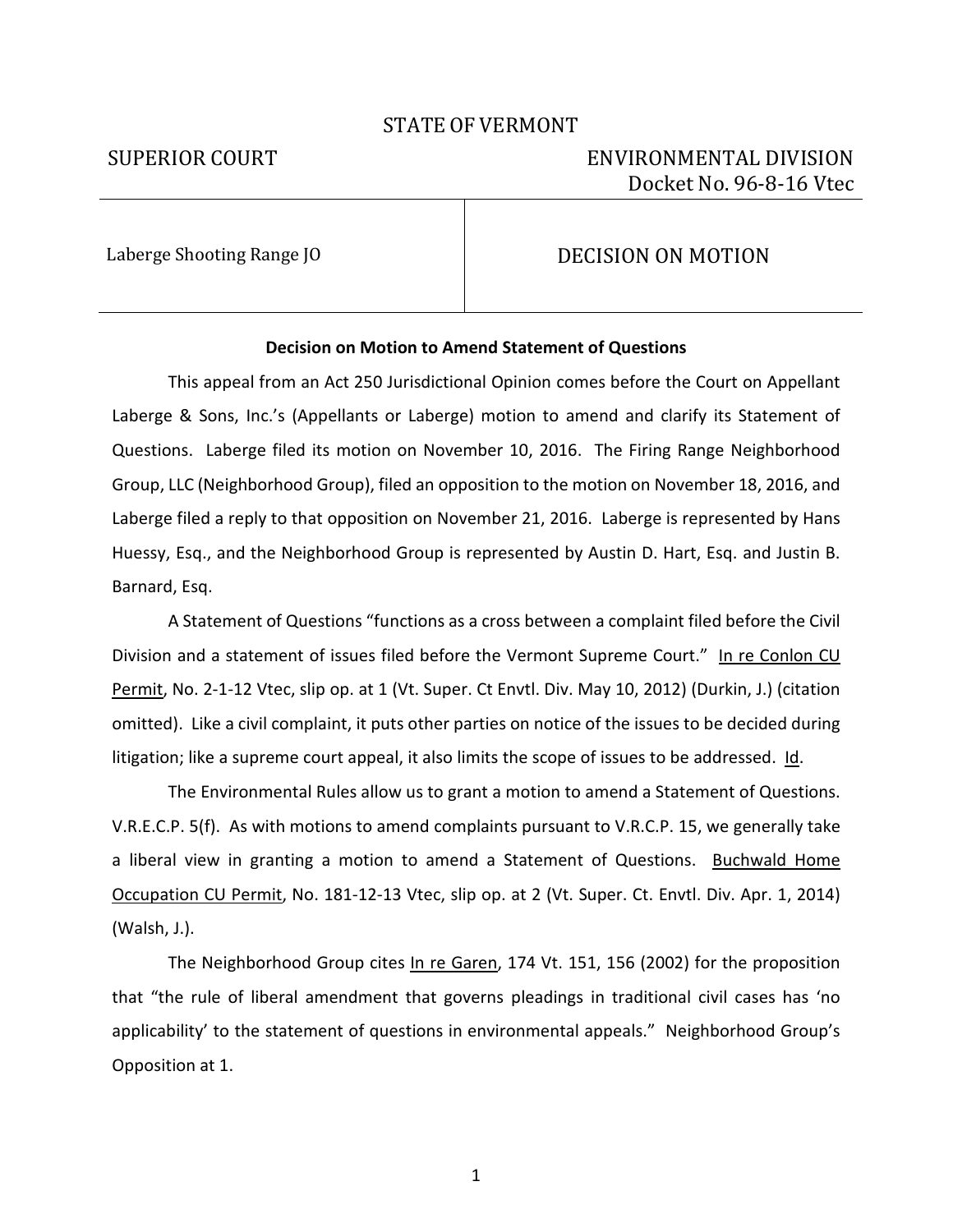We disagree that Garen prevents us from taking a liberal view on granting motions to amend statements of questions, because the Supreme Court holding in that case addressed a rule that predates, and which was different from, the rule that is now in place. Garen addressed the question of whether an intervening interested party could submit a Statement of Questions in place of that filed by the original appellants, thereby effectively amending the original Statement of Questions. Garen, 174 Vt. at 155. To answer this question the Supreme Court looked to Civil Rule 76, which at that time governed appeals to what was then the Environmental Court. Id. at 156. The Court noted that, pursuant to the rule, "[w]ithin 30 days after the filing of the notice of appeal . . . the appellant shall file a statement of the questions that the appellant desires to have determined . . . . *No other paper or pleading shall be transmitted or filed*." Id. (quoting V.R.C.P. 76(e)(4)(B)) (alterations in original). The Court took this to mean that Rule 76 "explicitly forecloses th[e] possibility" that "[t]he rules governing pleading in traditional civil cases" are applicable in Environmental Court proceedings, "including the rule allowing for liberal amendment of pleadings." Id. (citing V.R.C.P. 15(a), which states that leave to amend should be freely given).

Three years after Garen, in 2005, the newly-adopted Vermont Rules for Environmental Court Proceedings abrogated Civil Rule 76. Reporter's Notes, V.R.E.C.P. 1; Reporter's Notes— 2005 Amendment, V.R.C.P. 76. The Environmental Rules require an appellant to file a Statement of Questions within 20 days of filing a notice of appeal and do not include the statement forbidding the submission of other documents. See V.R.E.C.P. 5(f). The Rules also include the following directives: "No response to the Statement of Questions shall be filed. The appellant may not raise any question on the appeal not presented in the statement as filed, unless otherwise ordered by the court in a pretrial order entered pursuant to subdivision (d) of Rule 2." Id.

In short, while Rule 76 explicitly stated that nothing further could be filed apart from the initial statement of questions, the rules now explicitly allow a statement of questions to be amended by order of the court.  $Id.$ ; V.R.E.C.P. 2(d). We began to apply the liberal amendment standard to motions to amend statements of questions shortly after the enactment of the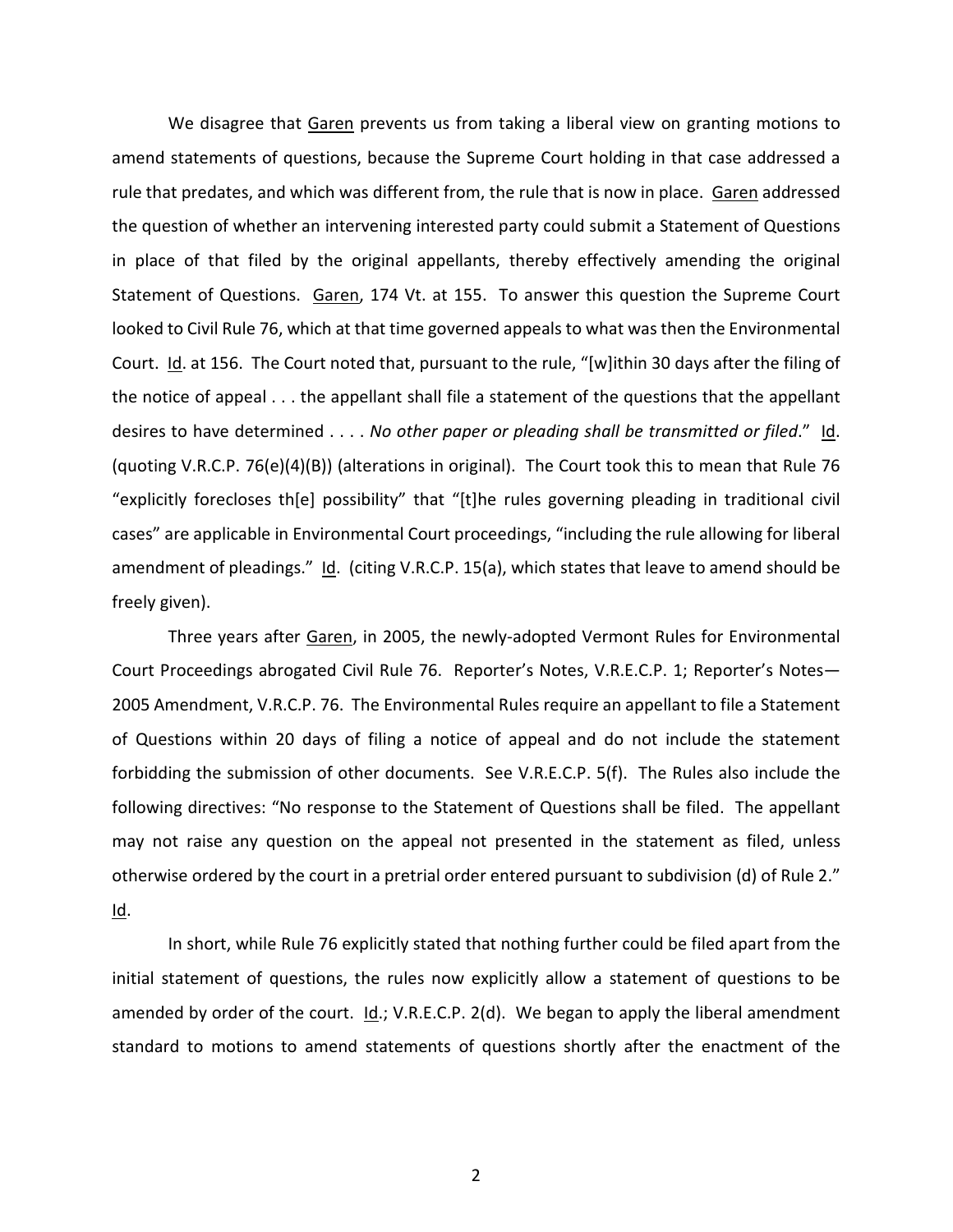Environmental Rules. See, e.g., Appeal of Town of Fairfax, No. 45-3-03 Vtec, slip op. at 5 (Vt. Envtl. Ct. June 13, 2005) (Wright, J.). We have consistently applied this standard since then.

The Neighborhood Group next argues that the Environmental Rules restrict the scope of an amended statement of questions. Environmental Rule 5(f) allows us to grant a motion to amend a Statement of Questions by a pretrial order entered pursuant to Rule 2(d). V.R.E.C.P. 5(f). Rule 2(d) in turn refers to allowing the "clarification of the Statement of Questions" and "narrow[ing] the issues to be heard." V.R.E.C.P. 2(d)(2)(iv) and (vi). The Neighborhood Group interprets this language to restrict an amended Statement of Questions to issues included, explicitly or implicitly, in the original Statement of Questions, and to prohibit the addition of issues not raised in the original Statement of Questions. This argument is not dispositive here because, as discussed below, amended Questions 5, 6, 7, and 8 are encompassed by original Question 3. Nevertheless, we note that given the short timeline to file a Statement of Questions, the complexity of issues the appellant often confronts, and the fact that the appellant may not have been represented by counsel in the proceedings below, we are reluctant to develop a hard rule preventing a party from raising a new issue.

Starting from this liberal perspective towards granting amendments, we will consider "whether there has been undue delay or bad faith by the moving party, whether the amendment will prejudice other parties, and whether the amendment is futile." Id. (citing Colby v. Umbrella, Inc., 2008 VT 20, ¶ 4, 184 Vt. 1<sup>1</sup>). We may deny a motion on grounds of prejudice, "for example, where a motion to amend [is] submitted after trial, after a statement of questions [has] already been amended, or after a motion for summary judgment [has been] denied." In re All Metals Recycling, Inc. Discretionary Permit Application, No. 171-11-11 Vtec, slip op. at 10 (Vt. Super. Ct. Envtl. Div. Apr. 23, 2012) (Walsh, J.).

.

 $1$  Under the civil rule, a motion to amend is generally granted, and is only to be denied in cases of "(1) undue delay; (2) bad faith; (3) futility of amendment; and (4) prejudice to the opposition party." Colby v. Umbrella, 2008 VT 20, ¶ 4, 184 Vt. 1 (quoting Perkins v. Windsor Hosp. Corp., 142 Vt. 305, 313 (1982)). Colby also discusses the reasons underlying the liberal allowance for amendments: to provide a "maximum opportunity for each claim to be decided on its merits rather than on a procedural technicality"; to provide notice of the "nature of the claim or defense"; and to "enable a party to assert matters that were overlooked or unknown to him at an earlier stage in the proceedings." Id. (quoting Bevins v. King, 143 Vt. 252, 255 (1983)).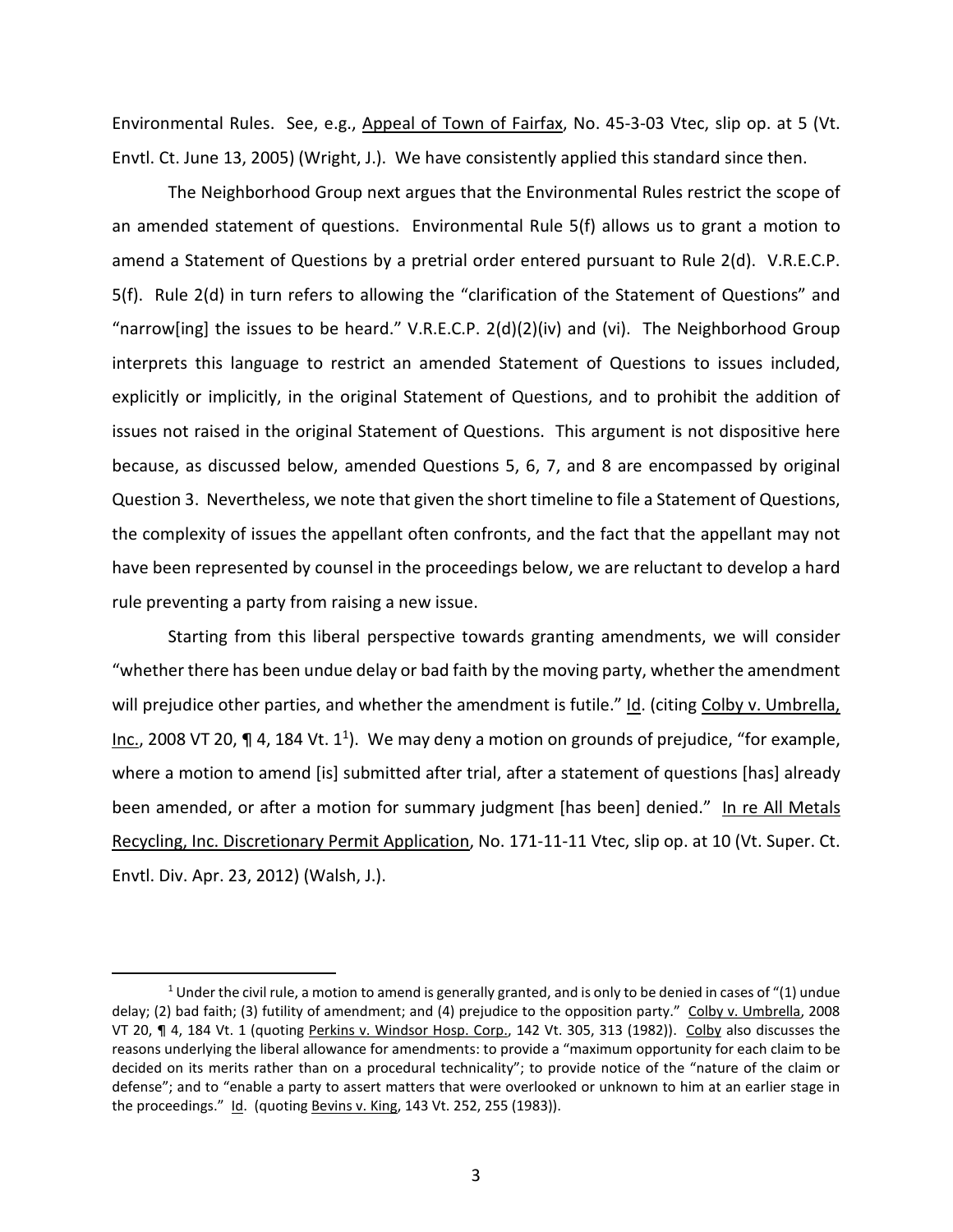Laberge's original Statement of Questions, filed September 16, 2016, included four questions. Question 3 asks: "Did the District Coordinator err in determining that the construction of the berm and shooting benches required an Act 250 permit?" In the motion to amend, Laberge requests permission to add five questions that set out specific points. Laberge argues that each new question elaborates on the broader, general Question 3. The five additional questions are as follows (numbered Questions 5–9, following the original four questions):

- 5. Does the replacement/repair of the shooting benches constitute routine maintenance and repair?
- 6. Is the replacement/repair of the benches and the construction of the berms exempt from the definition of development as *de minimus*?
- 7. Are there less than 10 acres of involved land?
- 8. If jurisdiction over the alleged improvements is found, is it limited to the alleged improvements?
- 9. If the alleged improvements are voluntarily removed, will jurisdiction no longer attach? First, we note that there has been no undue delay in filing the motion to amend. We are still in the early stages of litigation on this matter. Since the notice of appeal was filed, the parties and the Court have been focused on a motion to dismiss the appeal as untimely. Partly because we are at such an early stage in litigation, there is no indication that granting the motion to amend will prejudice the Neighborhood Group. There has been no prior amendment, no discovery, and no substantive motion practice; in fact, a scheduling order has yet to be issued. This early stage is the appropriate time to narrow and clarify the statement of questions, as doing so will help focus the parties and the Court. See Buchwald, No. 181-12-13 Vtec at 2 (Apr. 1, 2014) (explaining that granting motion to amend Statement of Questions will help focus parties and provide greater clarity on the relevant legal issues on appeal).

Next, there is no indication that the motion was filed as a dilatory tactic or otherwise in bad faith. Likewise, there is no suggestion that amending the complaint would be futile. See Verizon Wireless Barton Act 250 Permit, No. 6-1-09 Vtec, slip op. at 11 (Vt. Envtl. Ct. Feb. 2, 2010) (Durkin, J.) (denying a motion to amend on basis that doing so was futile, "[b]ecause the issues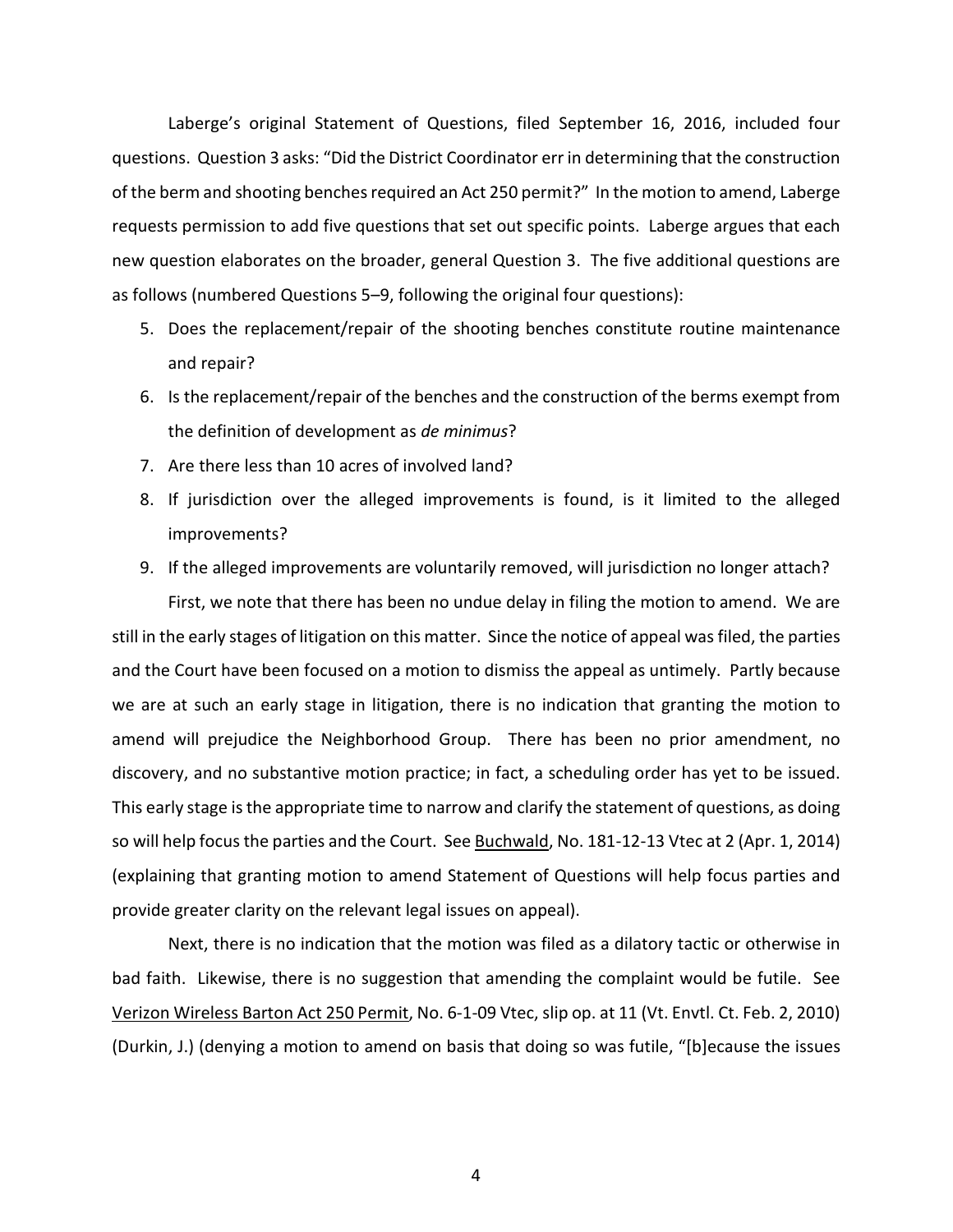raised in Appellants' Motion to Amend were fully discussed . . . in our decision on summary judgment").

Whether the District Coordinator erred in concluding that construction of the berm and shooting benches requires an Act 250 permit calls into question whether the District Coordinator should instead have concluded that the work done constituted "maintenance," and not improvements or construction; or that the work was *de minimus*. Questions 5 and 6 are therefore clearly contained in Question 3. The motion to amend is therefore **GRANTED** as to revised Questions 5 and 6.

Likewise, asking whether construction of the berm and shooting benches requires an Act 250 permit implies that the Act 250 permit is required primarily because of the berm and shooting benches, and that Act 250 jurisdiction is not triggered without them. We therefore agree that revised Question 8 is implicit in the original Question 3. The motion to amend is therefore **GRANTED** as to revised Question 8.

Question 3 also implicitly raises the issue set out in revised Question 7, whether the shooting range triggers the Act 250 jurisdictional threshold of ten acres, because the District Coordinator's conclusion that Act 250 jurisdiction applies indicates that the ten-acre jurisdictional threshold has been met. To the extent the Neighborhood Group contends that Laberge may not raise the ten-acre-threshold argument on appeal because it was not raised in the proceedings below, we note that in a de novo appeal of an Act 250 decision we sit in the place of the tribunal appealed from and may consider any argument that could have been raised before that tribunal. 10 V.S.A. § 8504(h); see also In re Killington Village Master Plan Act 250 Application Appeal, No. 147-10-13, slip op. at 5–6 (Vt. Super. Ct. Envtl. Div. Aug. 6, 2014) (Durkin, J.). In addition, the Neighborhood Group argues that Question 3 is too broad for them to have anticipated a specific challenge to the ten-acre jurisdictional threshold. This is a reason to allow the motion to amend—to narrow the scope of the appeal and focus the parties on the specific issues being